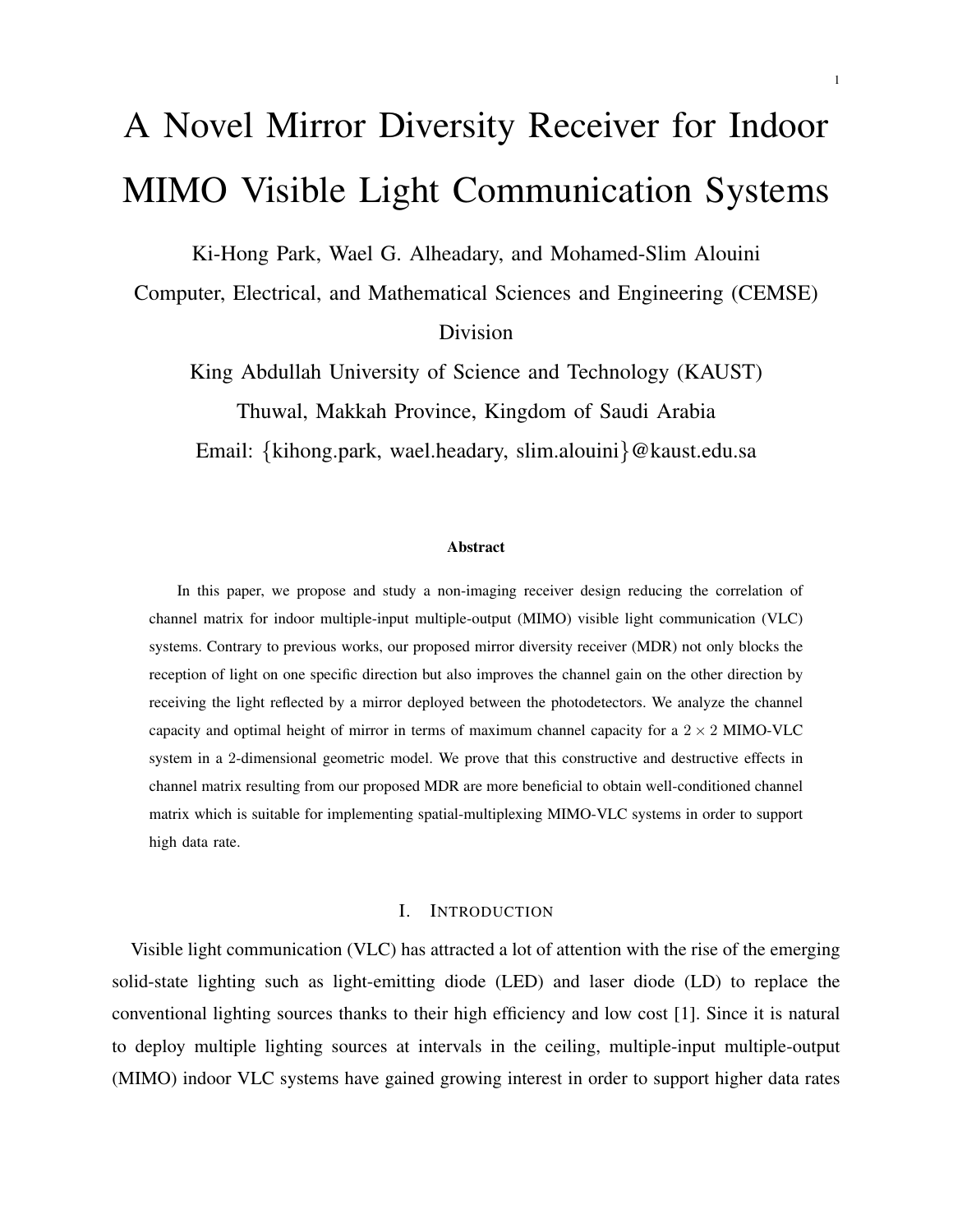

Fig. 1. System model of a 2-dimensional 2 *×* 2 OWC-MIMO link equipped with the proposed mirror diversity receiver; The geometry of transmitter-receiver pair (left), the structure of proposed MDR (top right), and the example for its reception of incident light from the 1st LED with  $\mathbf{r}_j = \begin{bmatrix} 0 \\ 1 \end{bmatrix}^T$  (bottom right).

by transmitting different information streams from different lighting sources [2]. However, it is difficult to apply spatial-multiplexing MIMO scheme in indoor VLC intensity channel with a dominant line-of-sight (LoS) link because it results in highly correlated channel matrix preventing from decoding the received signals in parallel at the receiver.

In order to reduce the correlation between the channel vectors in matrix, various advanced receiver structures have been proposed. Recently, some papers have considered the imaging receivers using the lenses such as convex lens, hemispherical lens, and fisheye lens [3]–[5]. A lens is used to project the optical intensity signals on the receiver photodetector (PD) array with partial and complete separated light images which result in well-conditioned channel matrix. However, the imaging receivers with a lens results in some disadvantages such as a limited fieldof-view (FoV), a limitation of receiver size and the necessity of additional optics depending on the type of lens.

On another front, non-imaging receivers have been proposed to reduce the channel correlation. Line-blocked receiver (LBR) is a simple and efficient method to reduce the correlation by blocking the specific link from an LED to a PD [6] but is difficult to practically implement by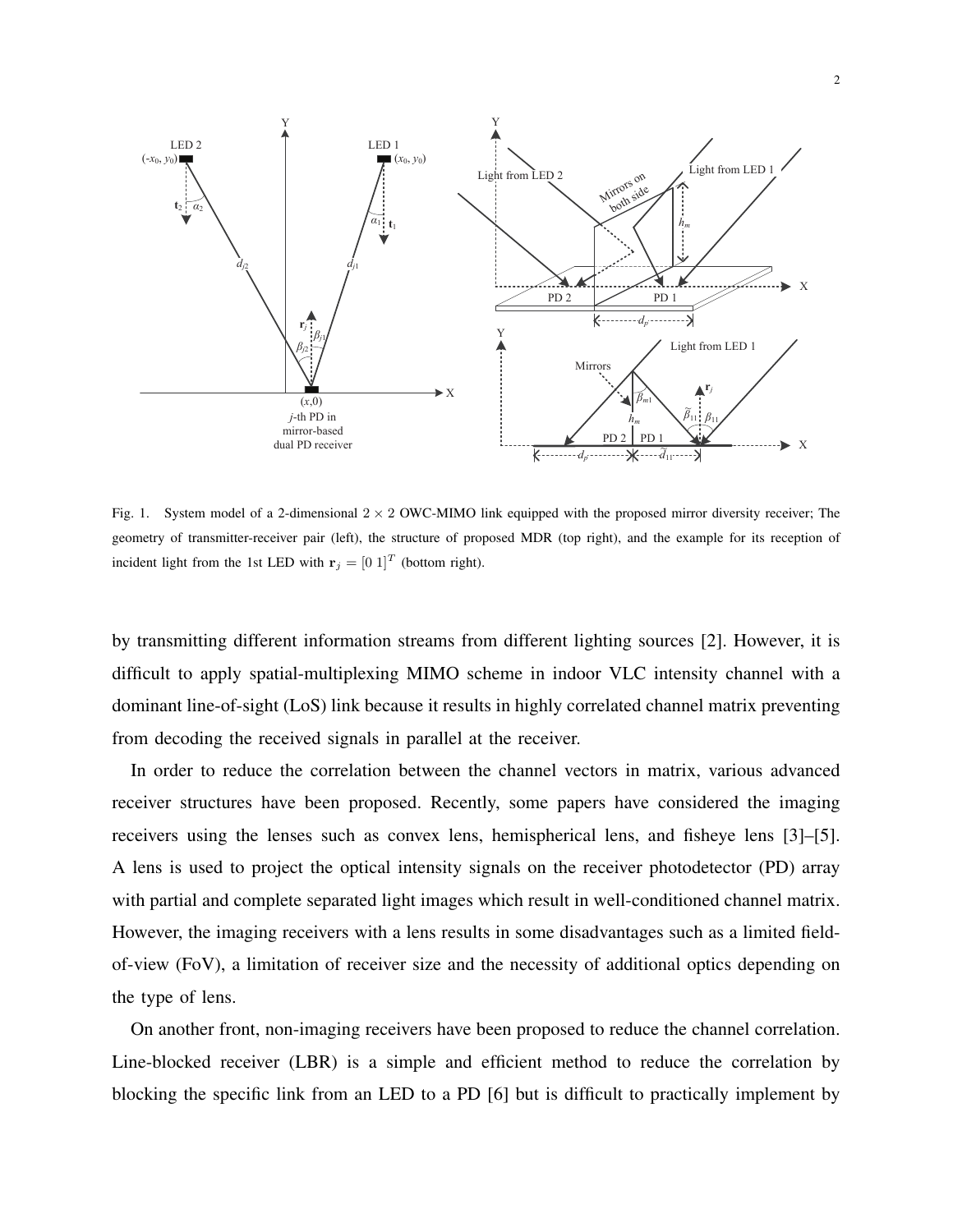adaptively reflecting the change of blocking area due to the user mobility and location. Another simple method called spatially-separated receiver (SSR) is to separate the PDs at the receiver to reduce the correlation by making larger difference between the transmission distances and between the incident angles of light on arrival at PDs [6]. It is practical to implement but makes the receiver size larger and provides limited performance enhancement. Recent papers have also considered an advanced receiver making less-correlated channels by reducing the channel gains from the specific direction [7], [8]. In [7], the angle diversity receiver (ADR) has been proposed to vary the orientation angles of PDs so that the incident light from the specific direction can not reach the receiver plane or is directed out of the receiver FoV. The prism array receiver (PAR) in [8] deploys a prism on the top of each PD plane to orient the specific direction. Therefore, only the light oriented toward the specific direction can pass through the prism and reach the receiver PD plane.

Most of the MIMO-VLC non-imaging receivers except SSR addressed here focused on destructing the channel gains from specific LED-to-PD links in order to reduce the correlation. In other words, these receivers end up with the spatial directivity for each PD by blocking or interfering with the reception of intensity signals in the specific direction. Unlike previous receivers only utilizing the destructive impact by introducing directivity, we propose in this paper a new receiver design which exploits both destructive and constructive effect on directivity at the receiver. In order to reduce the correlation, our proposed mirror diversity receiver (MDR) deploys both-side mirrors between the PDs which can help destructively reduce the channel gains from specific direction by block the light as well as constructively increase the channel gain from another directions by receiving the reflective lights at PD.<sup>1</sup> We analyze the performance of 2*×*2 MIMO-VLC system in two-dimensional geometric model. We verify the superiority over previous non-imaging receiver in terms of capacity and also investigate the optimal height of the mirror to maximize the channel capacity. Finally, we discuss the extension of our proposed MDR to general MIMO-VLC system and the applicability along with the previous non-imaging receivers.

The remainder of this paper is organized as follows. Section II introduces the system model for the two-dimensional 2*×*2 MIMO-VLC. Our proposed MDR is described in details in Section

 $<sup>1</sup>$ Any reflectors can be replaced with mirrors for the same purpose.</sup>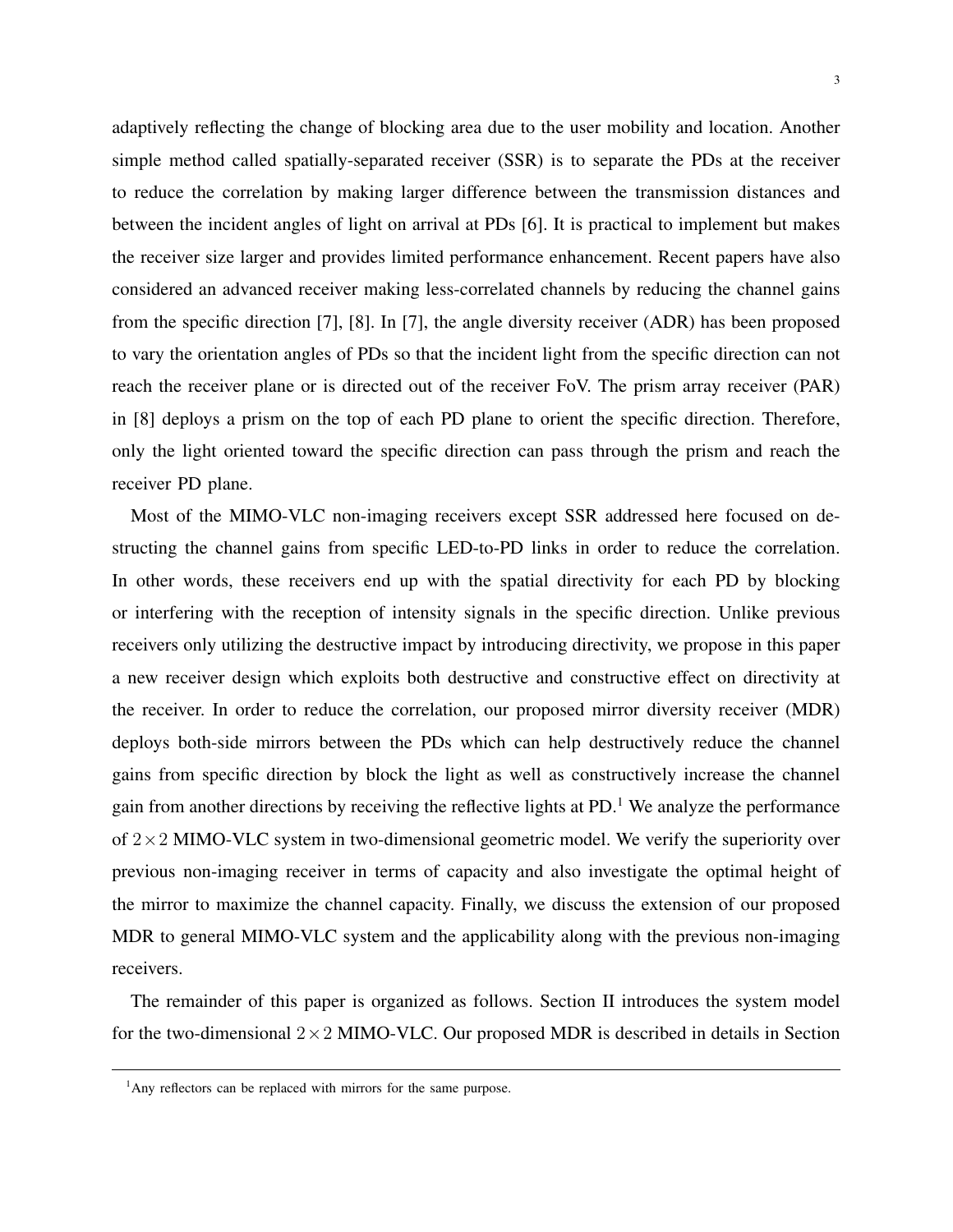III and analyzed in Section IV. Numerical results in Section V validate the superiority of the proposed MDR. Finally, a brief conclusion summarizing the main results and discussing future works of the paper are given in Section VI.

#### II. SYSTEM MODEL

In this paper, we consider as shown in Fig. 1 an optical wireless communication MIMO system where the transmitter is equipped with two LEDs and the proposed receiver is equipped with two PDs. We consider an intensity modulation and direct detection (IM-DD) scheme for modulation and demodulation in this system. As you can see in the figure, it is assumed that there only exists direct line-of-sight (LoS) link and we do not consider the reflections. For simplicity, we assume that the transmitter-receiver pair is aligned in the two-dimensional cartesian coordinate while we note that our proposed receiver can be easily extended to three-dimensional space. Each LED is symmetrically located over *X*-axis and in the same height in *Y* -axis, i.e., the *i*-th LED is on the point  $((3-2i)x_0, y_0)$ , where  $x_0 > 0$  and  $y_0 > 0$ . Each LED irradiates the light in the Lambertian radiation pattern centered in the direction of unit vector **t***<sup>i</sup>* . We assume that the receiver size is relatively small compared to the transmission distance and two PDs are co-located on the point  $(x, 0)$ , that is, it is assumed that the transmission distances and the irradiance angles between the *i*-th LED and both PDs are the same, i.e.,  $d_{1i} = d_{2i} = d_i$  and  $\alpha_{1i} = \alpha_{2i} = \alpha_i$ . We note that the *j*-th PD plane is oriented in the direction of unit vector  $\mathbf{r}_j$ .

Each electrical signal is modulated for the input of each LED, converted to the intensity signal  $s_i$  for  $i = 1, 2$ . At the receiver, each PD fulfills direct detection to an electrical current signal  $y_j$  for  $j = 1, 2$  proportionally to the received intensity signal. For the sake of simplicity, the received signal can be represented in vector space as

$$
y = Hs + n,\tag{1}
$$

where  $\mathbf{n} = [n_1 \ n_2]^T$  denotes independent and identically distributed (i.i.d.) additive white Gaussian noise (AWGN) vectors with zero mean and variance of  $\sigma_{n_j}^2 = \frac{N_0}{2}$  $\frac{V_0}{2}$ .<sup>2</sup> H ∈ ℝ<sup>2×2</sup> is the  $2 \times 2$  channel matrix whose element  $h_{ji}$  represent the channel gain between the *i*-th LED

<sup>&</sup>lt;sup>2</sup>We note that the shot and thermal noise in receiver electric domain are generally modeled as AWGN.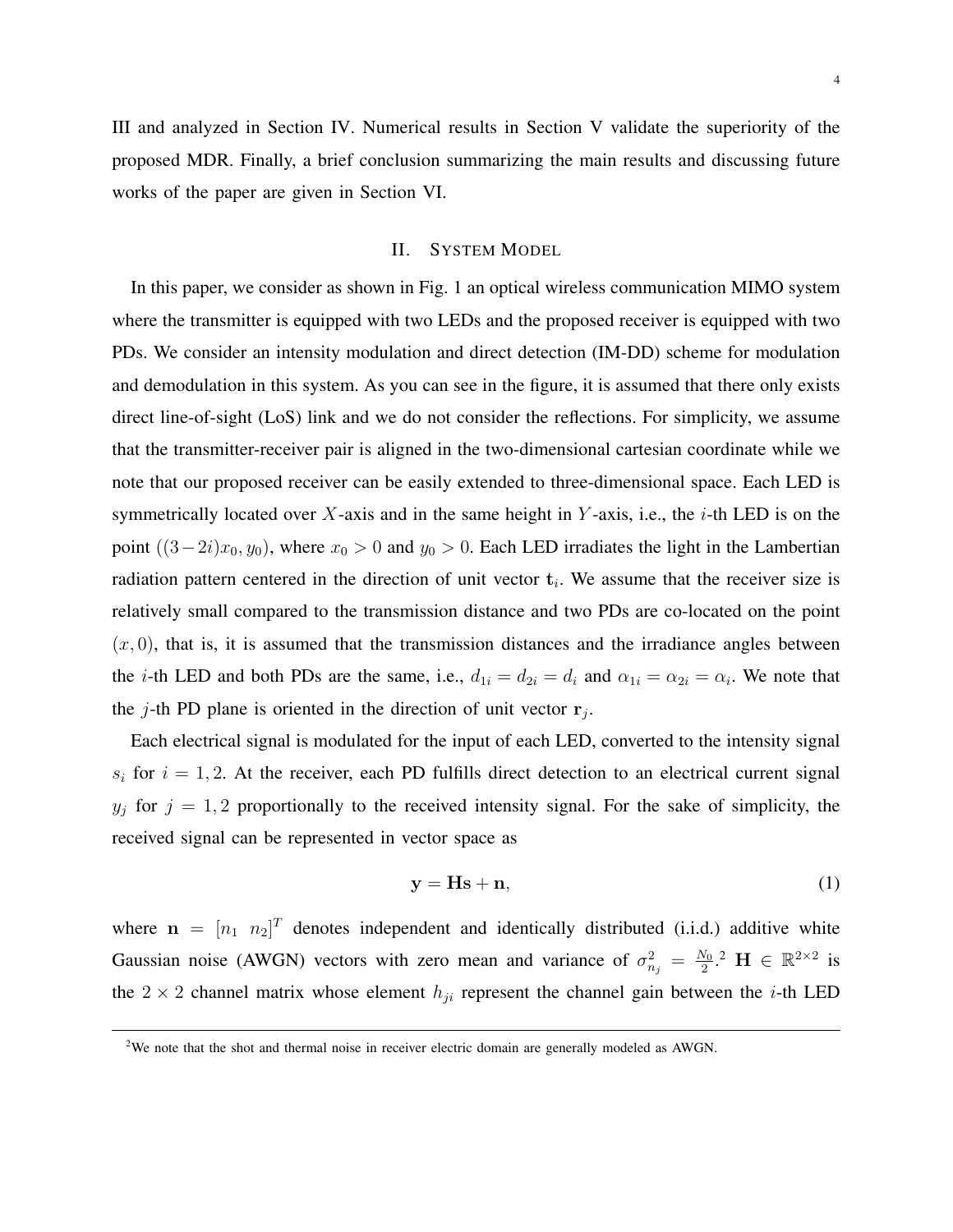and the *j*-th PD which is given by

$$
h_{ji} = \frac{(m+1)A_{ji}}{2\pi d_{ji}^2} \cos^m \alpha_{ji} \cos^k \beta_{ji}, \quad |\alpha_{ji}| \le \frac{\pi}{2}, |\beta_{ji}| \le \frac{\text{FoV}}{2},\tag{2}
$$

and  $h_{ji} = 0$ , otherwise. Here,  $\alpha_{ji}$ ,  $\beta_{ji}$ ,  $d_{ji}$  and  $A_{ji}$  are the irradiance angle at the *i*-th LED to the receiver, the incident angle at the *j*-th PD from the *i*-th LED, the transmission distance between the *i*-th LED and *j*-th PD and the active area of the *j*-th PD with respect to the *i*-th LED. Each angle can be computed as

$$
\cos \alpha_{ji} = \mathbf{d}_{ji} \cdot \mathbf{t}_i \tag{3}
$$

$$
\cos \beta_{ji} = -\mathbf{d}_{ji} \cdot \mathbf{r}_j,\tag{4}
$$

where  $\mathbf{d}_{ji}$  denotes the direction vector from the *i*-th LED to the *j*-th PD which is given by  $\mathbf{d}_{ji} = \frac{[x - (3 - 2i)x_0 - y_0]^T}{d_{ji}}$  $\frac{p_{jx_0} - y_0 - p}{d_{ji}}$ . *k* denotes the FoV coefficient of the PD and the Lambertian emission order is given as

$$
m = \frac{-\ln 2}{\ln(\cos \Phi_{\frac{1}{2}})},\tag{5}
$$

where  $\Phi_{\frac{1}{2}}$  denotes the semi-angle at half-power of light emission in LED. In the conventional non-imaging receiver using the PDs with the same PD plane size, the active area of PDs for each channel element is the same as *A*. Due to the high correlation between channel vectors with respect to two LEDs, it prevents from utilizing spatial multiplexing MIMO transmission and decoding in the conventional receiver. In the next section, we propose a new receiver structure to reduce the correlation by deploying a mirror between two PDs.

#### III. PROPOSED MIRROR DIVERSITY RECEIVER

In the top right of Fig. 1, we present the structure of the proposed MDR. In order to obtain the channel vectors having lower correlation, our main idea is to deploy the both-side mirror perpendicularly to the *X*-axis between two PDs. Depending on the oriented direction of incident light, each PD can receive more light intensity due to the reflective light by mirror, while, at the same time, the incident light from the other direction is blocked by the mirror. By doing so, each PD can exploit the spatial directivity to successfully separate the intensity signal of one LED from that of the other LED. For example as shown in the bottom right of Fig. 1, the first PD gains more light intensity by reflective light from the mirror, while the second PD has the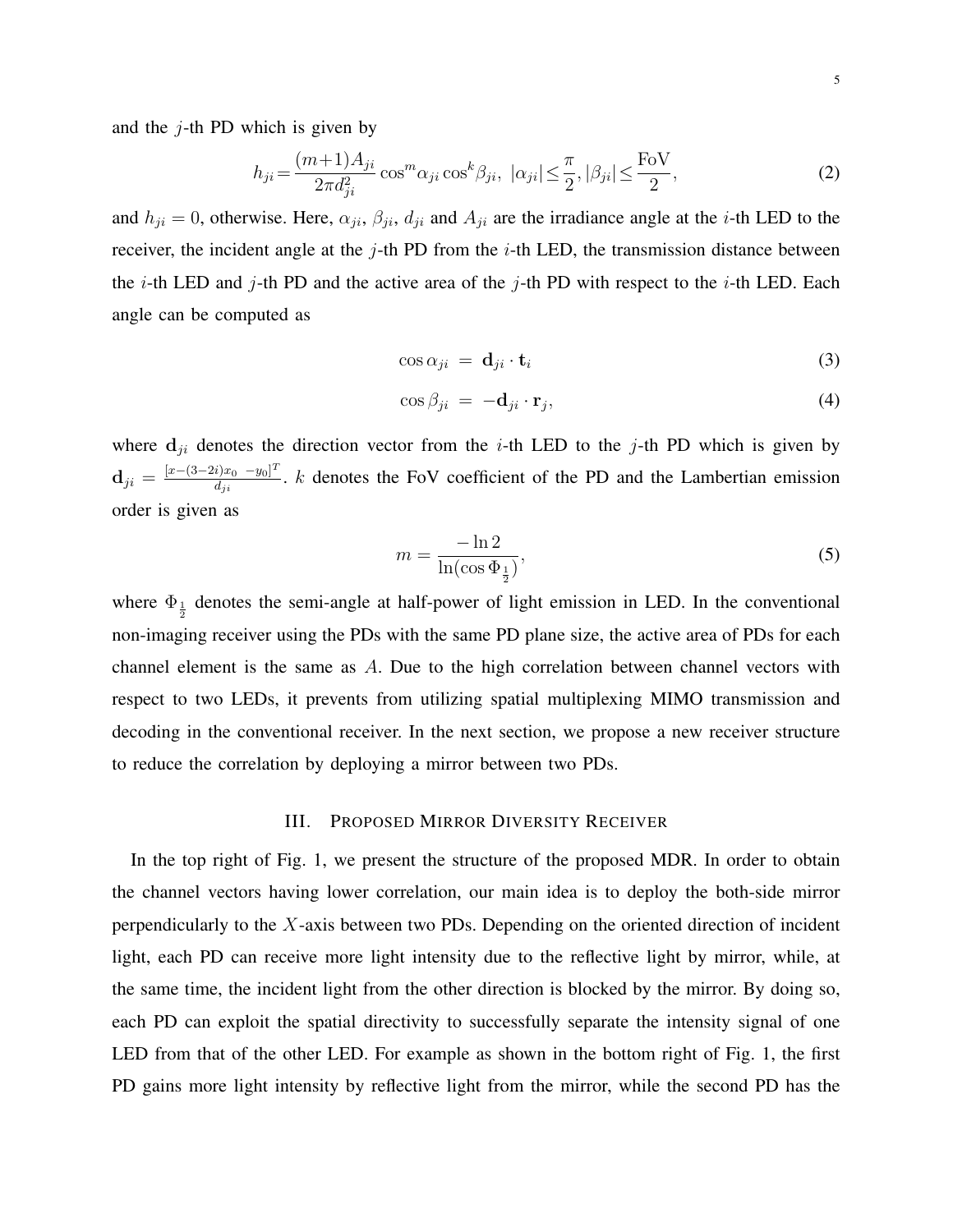shaded plane not receiving the light from the first LED due to the blockage of the mirror. Now we can compute the additional channel gain and the loss of channel gain due to the mirror to find the channel matrix at the proposed MDR. We only analyze the channel matrix in the range of  $x \geq 0$  due to the symmetry. We assume that the active area of two PDs is in the shape of square with the same area  $A = d_p^2$ , where  $d_p$  is the length of one side. The height of mirror is defined as *hm*. Depending on the location of the LED relative to the location of receiver, we know that the channel gain of each PD increases or decreases. Considering two scenarios in which the receiver can be located, i.e., between two LEDs,  $0 \le x < x_0$  or outside of two LEDs,  $x \geq x_0$ , we can calculate the channel matrix at the proposed MDR.

## *A. Scenario 1:*  $0 \le x < x_0$

The received intensity through direct LOS link without the mirror can be already obtained by (2) and we focus on the amount of received intensity or loss of intensity due to the mirror. As you can see in Fig. 1, in this scenario, the *i*-th PD can gather more reflective light from the *i*-th LED, while it loses some amount of intensity from the other LED due to the blockage of mirror. The increased and decreased amount of intensity is proportional to the effective active-area at each PD which can gather the reflective light or can be shaded by the mirror. In order to calculate the effective active-area receiving extra reflective light, we first calculate the incident angles of light into the mirror and reflective light into the PD plane which is given by

$$
\cos \beta_{mj} = -\mathbf{d}_{jj} \cdot [0 \ 1]^T
$$

$$
\cos \tilde{\beta}_{jj} = -(\mathbf{T}_m \mathbf{d}_{jj}) \cdot \mathbf{r}_j,
$$
(6)

where  $\mathbf{T}_m$  denotes the transformation matrix due to the mirror which is given by  $\mathbf{T}_m = \begin{bmatrix} -1 & 0 \\ 0 & 1 \end{bmatrix}$ . As shown in the bottom right of Fig. 1, let us define the effective maximum length of one side as  $\tilde{d}_{ji}$  in PD plane which the reflective light can reach in the case of  $i = j$  or be blocked in the case of  $i \neq j$ . It can be computed by using the trigonometric identities as

$$
\tilde{d}_{ji} = \begin{cases}\n\min\left(\frac{h_m \sin \beta_{mi}}{\cos \tilde{\beta}_{ii}}, d_p\right), & i = j \\
\min\left(\frac{h_m \sin \beta_{mi}}{\cos \tilde{\beta}_{ji}}, d_p\right), & i \neq j.\n\end{cases}
$$
\n(7)

where we note that we use the identity of  $\tilde{\beta}_{ji} = \beta_{ji}$  in case of  $i \neq j$  for notational simplicity. Now the effective active-area where receives the reflective light or be shaded can be calculated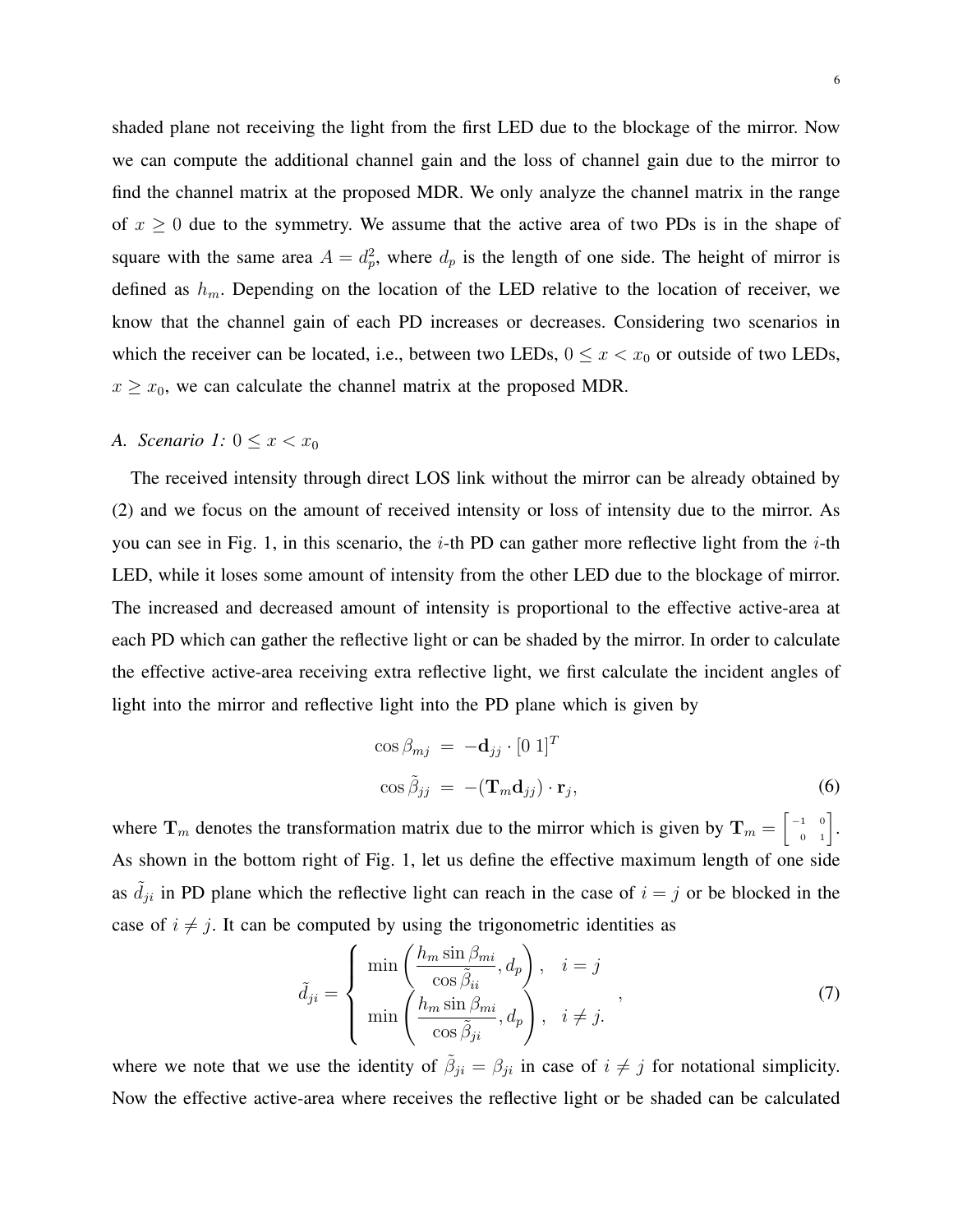$$
\tilde{h}_{ji} = \begin{cases}\nh_{ji} + (-1)^{i+j} \eta_m^{\delta_{j-i}} \frac{(m+1)\tilde{A}_{ji}}{2\pi d_{ji}^2} \cos^m \alpha_{ji} \cos^k \tilde{\beta}_{ji}, & \text{if } |\alpha_{ji}| \leq \frac{\pi}{2}, |\beta_{ji}| \leq \frac{\text{FoV}}{2}, |\tilde{\beta}_{ji}| \leq \frac{\text{FoV}}{2} \\
h_{ji}, & \text{if } |\alpha_{ji}| \leq \frac{\pi}{2}, |\beta_{ji}| \leq \frac{\text{FoV}}{2}, |\tilde{\beta}_{ji}| > \frac{\text{FoV}}{2}\n\end{cases}
$$

$$
\tilde{h}_{ji} = \begin{cases}\nh_{ji} + (-1)^j \eta_m^{\delta_{j-2}} \frac{(m+1)\tilde{A}_{ji}}{2\pi d_{ji}^2} \cos^m \alpha_{ji} \cos^k \tilde{\beta}_{ji}, & \text{if } |\alpha_{ji}| \leq \frac{\pi}{2}, |\beta_{ji}| \leq \frac{\text{FoV}}{2}, |\tilde{\beta}_{ji}| \leq \frac{\text{FoV}}{2} \\
h_{ji}, & \text{if } |\alpha_{ji}| \leq \frac{\pi}{2}, |\beta_{ji}| \leq \frac{\text{FoV}}{2}, |\tilde{\beta}_{ji}| > \frac{\text{FoV}}{2}\n\end{cases}
$$

as  $\tilde{A}_{ji} = \tilde{d}_{ji} d_p$ . Therefore, the overall channel gain at the proposed MDR can be computed as (8) where  $\eta_m \in [0,1]$  denotes mirror reflection coefficient that is equal to one with the only perfect mirror and  $\delta_k$  is the Dirac delta function where  $\delta_k = 1$  for  $k = 0$  and  $\delta_k = 1$  otherwise. We observe from (8) that the channel gains of diagonal components in the channel matrix are increased compared with that at the conventional receiver, while that of off-diagonal components are reduced. It means that the two channel vectors for the first and second LED can be further uncorrelated by introducing our proposed MDR.

## *B. Scenario* 2:  $x \geq x_0$

It is clear to see that some of the intensity signals from both LEDs are blocked at the first PD due to the mirror, while the reflected intensity signals by mirror can help increase the channel gain at the second PD. Similarly to the previous section, we can calculate the channel gain which is given by (9). As you can see, when  $j = 1$ , the channel gains in the first row in the channel matrix is reduced compared to that at the conventional receiver. On the other hand, when  $j = 2$ , the channel gains in the second row in the channel matrix is increased.

#### *C. Relation to Previous Receivers*

We can observe that some of the previous receiver structure can be the special cases of our proposed MDR by adjusting the system parameters taken into consideration to calculate the channel matrix. For example, we know that the proposed MDR without mirror  $(h_m = 0)$  is the same as some types of conventional receivers. In Table. I, we summarize the relation between the type of receivers and the corresponding system parameters.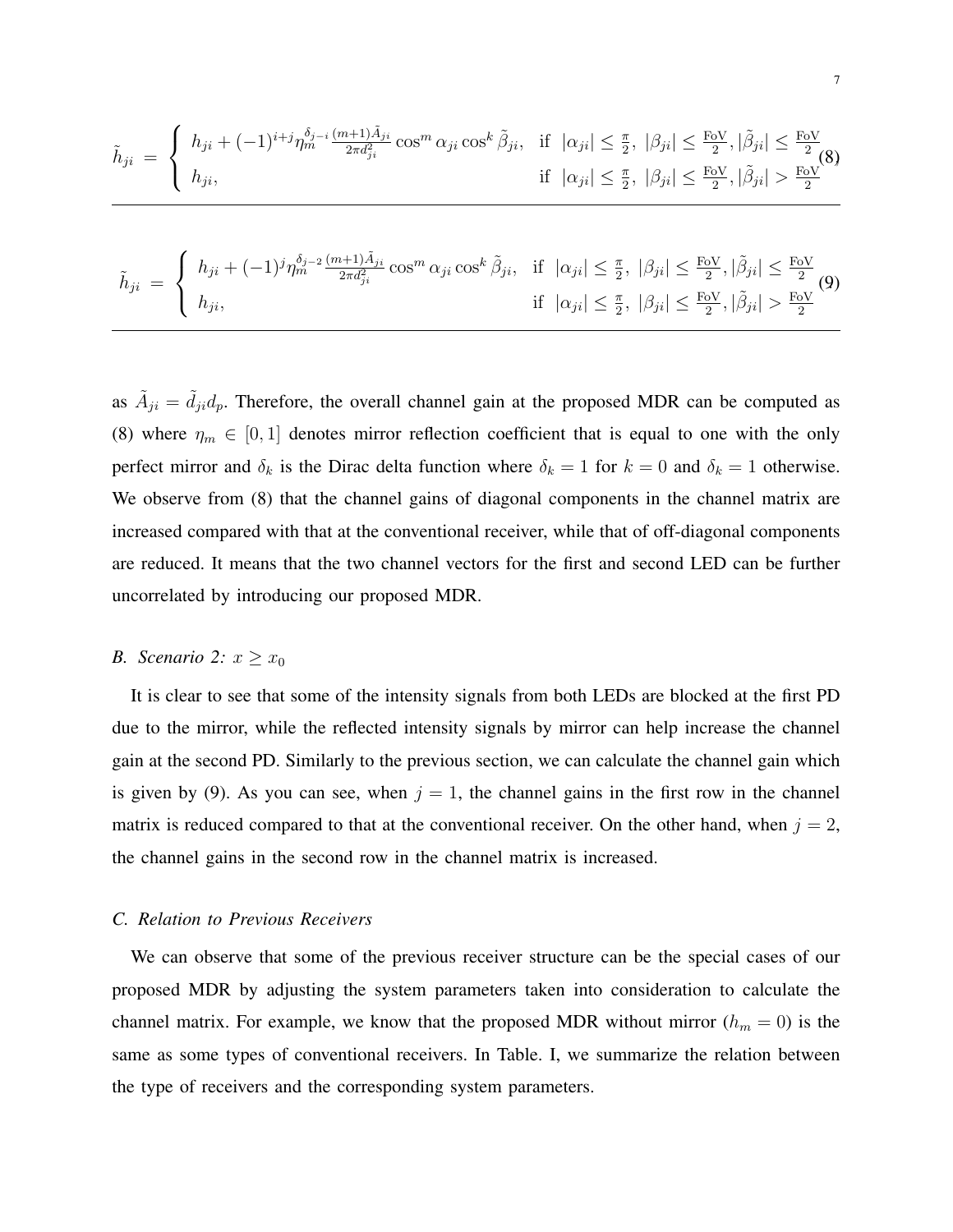| <b>Type of Receivers</b> | <b>System Parameters</b> |                                           |  |
|--------------------------|--------------------------|-------------------------------------------|--|
|                          | Height of mirror         | Incident vector of PD                     |  |
| Conventional receiver    | $h_m=0$                  | ${\bf r}_i = [0\;1]^T, \; \forall j$      |  |
| Pyramid ADR [7]          | $h_m=0$                  | ${\bf r}_i={\bf T}_m{\bf r}_i$            |  |
| Hemispheric ADR [7]      | $h_m=0$                  | $+$                                       |  |
| Pure MDR                 | $h_m > 0$                | $\mathbf{r}_i = [0 \; 1]^T, \; \forall j$ |  |
| Combined MDR-ADR         | $h_m > 0$                |                                           |  |

TABLE I. RELATION TO VARIOUS RECEIVERS

†Any unit vectors

$$
\tilde{h}_{ji} = \begin{cases}\n\frac{(m+1)}{2\pi d_i^2} \cos^m \alpha_i \cos^k \beta_i \left( A + (-1)^{i+j} \eta_m^{\delta_{j-i}} d_p \tilde{d}_i \right), & \text{if } |\alpha_i| \leq \frac{\pi}{2}, |\beta_i| \leq \frac{\text{FoV}}{2}, 0 \leq x < x_0 \\
\frac{(m+1)}{2\pi d_i^2} \cos^m \alpha_i \cos^k \beta_i \left( A + (-1)^j \eta_m^{\delta_{j-2}} d_p \tilde{d}_i \right), & \text{if } |\alpha_i| \leq \frac{\pi}{2}, |\beta_i| \leq \frac{\text{FoV}}{2}, x \geq x_0\n\end{cases}
$$
\n(10)

As you can see in Table I, we note that our proposed MDR can be applied together with previous advanced-receivers. In addition, unlike the LBR or SSR, our proposed receiver does not make the challenging issues such as sensitivity to the receiver mobility/location and limitation to the receiver size to implement the spatially separated PDs.

#### IV. PERFORMANCE ANALYSIS OF MIRROR DIVERSITY RECEIVER

In this section, we analyze the performance of our proposed pure MDR to check the superiority of our proposed receiver compared with the other receiver. Therefore, we assume that we set the incident vector of PD to  $\mathbf{r}_j = [0 \ 1]^T$ . With this assumption, we note that the following identities holds;  $\beta_{mj} = \tilde{\beta}_{jj} = \beta_{ij} \triangleq \beta_j$  for  $i \neq j$ . For simplicity, using  $A_{ji} = A$ ,  $d_{ii} = d_{ji} \triangleq d_i$ , and  $\alpha_{ii} = \alpha_{ji} \triangleq \alpha_i$ , the channel gain at the pure MDR can be computed as (10), where  $\tilde{d}_i = \min(h_m \tan \beta_i, d_p)$  can be easily computed by manipulating (7) and defining  $\tilde{d}_{ii} = \tilde{d}_{ji} \triangleq \tilde{d}_i$ . As you can observe in (10), it is the worst-case scenario for the conventional receiver ( $h_m = 0$ ) to use the spatial multiplexing MIMO. This is because two transmit intensity signals from the first and the second LED are the scaled signals that are perfectly overlapped in the same direction vector of [1*/ √* 2 1*/ √*  $\mathbb{Z}$ <sup>T</sup> and it cannot decode two transmit signals. For simplicity, let us define the indicator function to check if the incident angle of light falls into the range of receiver FoV,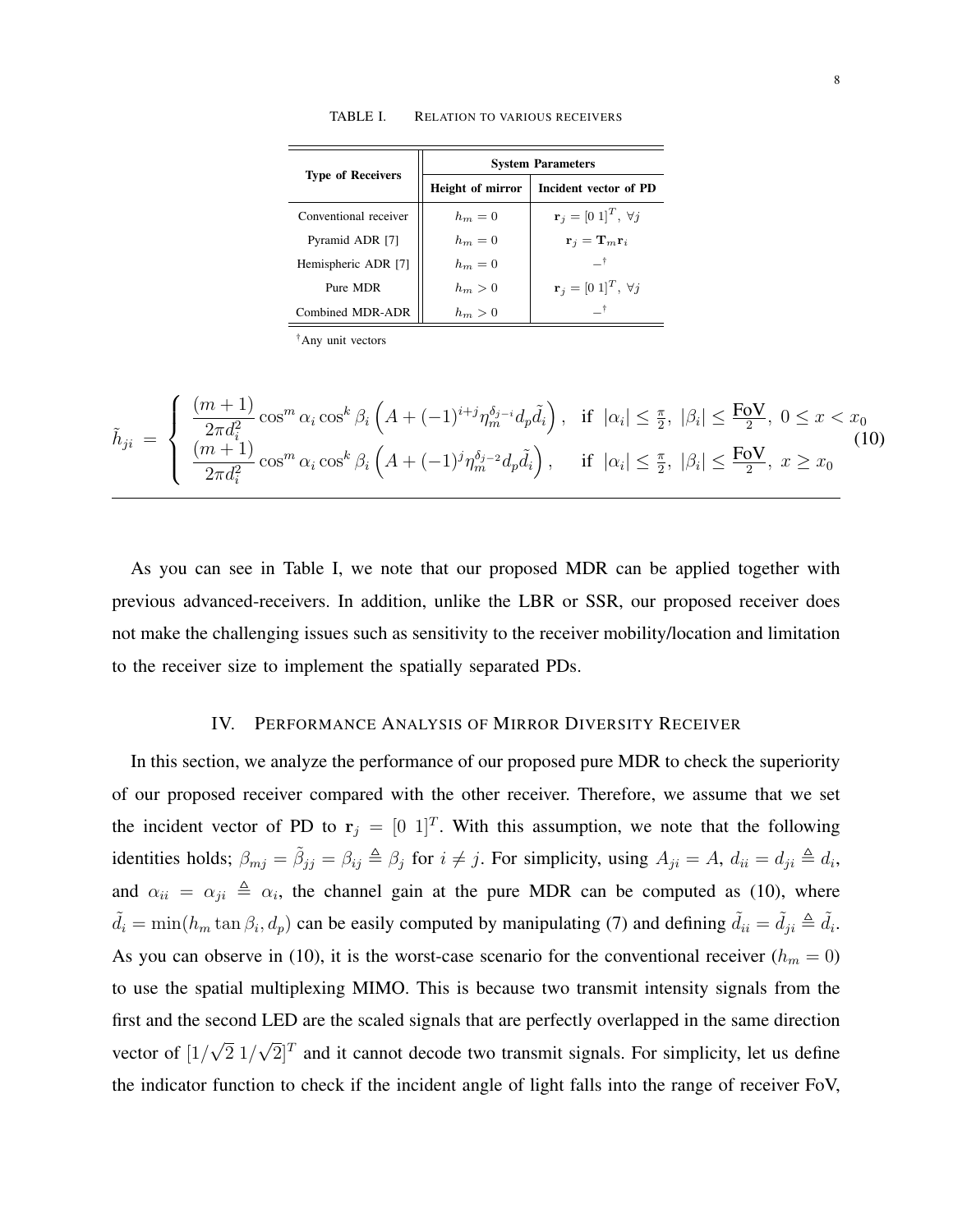i.e.,

$$
u_i = \begin{cases} 1, & \text{if } |\beta_i| \le \frac{\text{FoV}}{2} \\ 0, & \text{if } |\beta_i| > \frac{\text{FoV}}{2} \end{cases} .
$$
 (11)

Letting  $\xi_i \triangleq \frac{(m+1)}{2\pi d_i^2}$  $\frac{m+1}{2\pi d_i^2}$  cos<sup>*n*</sup></sup>  $\alpha_i$  cos<sup>*k*</sup>  $\beta_i u_i$  and the element of effective active-area matrix  $\tilde{A}$ 

$$
\tilde{A}_{ji} = \begin{cases}\nA + (-1)^{i+j} \eta_m^{\delta_j - i} d_p \tilde{d}_i, & \text{if } 0 \le x < x_0 \\
A + (-1)^j \eta_m^{\delta_j - 2} d_p \tilde{d}_i, & \text{if } x \ge x_0\n\end{cases}
$$

the channel matrix at the pure MDR can be represented as

$$
\tilde{\mathbf{H}} = \tilde{\mathbf{A}} \text{diag}(\xi_1, \xi_2),\tag{12}
$$

*,*

where diag( $\xi_1, \xi_2$ ) denotes the diagonal matrix consisting of the elements  $\xi_1$  and  $\xi_2$ . For conventional receiver with  $h_m = 0$ , the effective active-area matrix is  $\tilde{A} = A11^T$  and the rank of the channel matrix is rank $(H)$  = rank $(A11^T diag(\xi_1, \xi_2))$  = 1. Again, it proves that the conventional receiver cannot support multiplexing MIMO in this worst-case scenario. On the other hand, the channel matrix at the proposed MDR ( $h_m > 0$ ) consists of product of two rank-two matrices of  $\tilde{A}$  and diag( $\xi_1, \xi_2$ ) and can support multiplexing MIMO.

### *A. Channel Capacity*

First we consider the channel capacity of the MIMO system with the known channel state information (CSI) at the receiver only. When the average electrical SNR at the transmitter is constrained on  $\mathbb{E}[\|\mathbf{s}\|^2] = P$  and the power is equally allocated to each LED, the channel capacity can be computed  $as<sup>3</sup>$ 

$$
C = \frac{1}{2} \log_2 \det \left| \mathbf{I} + \rho \tilde{\mathbf{H}} \tilde{\mathbf{H}}^T \right|,\tag{13}
$$

 ${}^{3}$ It is the capacity formula in the classical MIMO system, while the channel capacity upper and lower bounds in optical wireless intensity channel are obtained in [9, Eq. (7.43)]. We note that the above capacity formula is enough to verify the performance of various receivers because 1) it is also used in the previous literature [7], [10] and references therein for performance comparison and evaluation in optical wireless intensity channel; and 2) it is in the same form as the achievable rate formula of constant power and continuous rate adaptation optical MIMO systems in [11, Eq. (24)-(25)] by introducing the bit error rate requirement.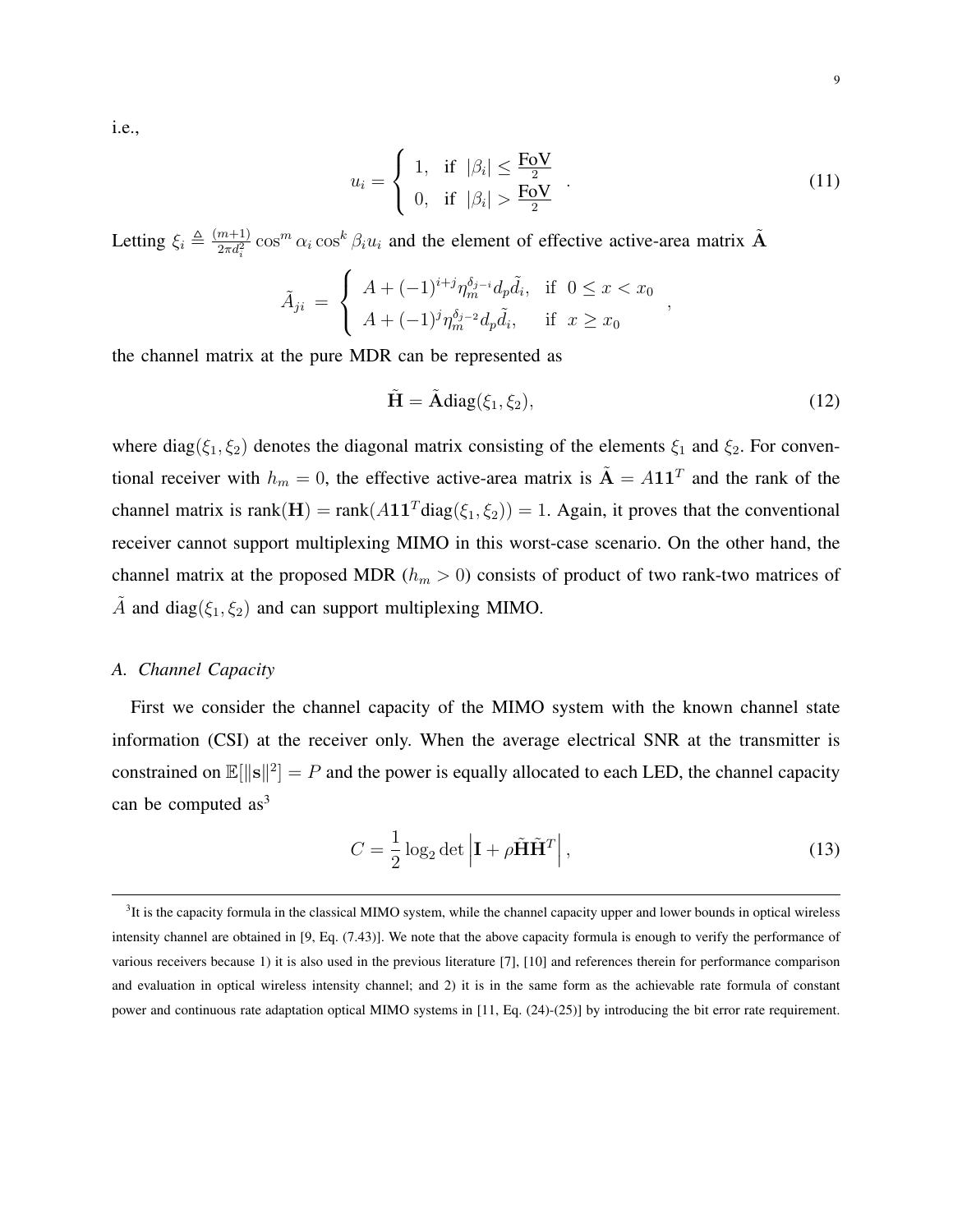where  $\rho \triangleq \frac{P}{N}$  $\frac{P}{N_0}$  is the average electrical SNR per LED. Using (12), it can be rewritten as

$$
C = \frac{1}{2} \log_2 \prod_{m=1}^{2} (1 + \rho \lambda_m)
$$
  
=  $\frac{1}{2} \log_2 \left( 1 + \rho (\xi_1 \tilde{A}_{11} + \xi_2 \tilde{A}_{22}) + \rho^2 \xi_1 \xi_2 (\tilde{A}_{11} \tilde{A}_{22} - \tilde{A}_{12} \tilde{A}_{21}) \right),$  (14)

where  $\lambda_m$  denotes the eigenvalues of the channel matrix  $\tilde{\mathbf{H}}\tilde{\mathbf{H}}^T$ .

## *B. Optimal Height of a Perfect Mirror*

We note that the capacity depends on the height of mirror  $h_m$  and can be maximized with optimal  $h_m$ . For analysis, we here assume a perfect mirror, i.e.,  $\eta_m = 1$ .

*Theorem 1 (Optimal Height of Mirror):* The channel capacity of  $2 \times 2$  MIMO-VLC twodimensional systems with the pure MDR with perfect mirror is maximized with the optimal height of mirror as follows. For  $0 \leq x < x_0$ ,

$$
h_m^* \ge \frac{d_p}{\tan \beta_1}.\tag{15}
$$

For  $x \geq x_0$ ,

$$
\begin{cases}\nh_m^* \ge \frac{d_p}{\tan \beta_1}, & \text{if } \frac{2\rho A^2 \xi_2^2}{1 + 2\rho A^2 \xi_2^2} \le \frac{1}{2} \left(1 + \frac{\tan \beta_1}{\tan \beta_2}\right) \\
h_m^* = \frac{d_p}{\tan \beta_2}, & \text{otherwise}\n\end{cases} \tag{16}
$$

*Proof:* We first consider the case for  $0 \le x < x_0$ . In this case, we prove that (14) with  $\tilde{d}_1 = d_p$  and  $\tilde{d}_2 = d_p$ , i.e.,  $h_m \geq \frac{d_p}{\tan \theta}$  $\frac{d_p}{\tan \beta_1}$  is always larger than that with the other case of  $\tilde{d}_j$  on  $h_m < \frac{d_p}{\tan \theta}$  $\frac{d_p}{\tan \beta_1}$ . The determinant in (13) for  $h_m \ge \frac{d_p}{\tan \beta_1}$  $\frac{d_p}{\tan \beta_1}$  defined as  $D(\tilde{d}_1, \tilde{d}_2) = \det \left| I + \rho \tilde{H} \tilde{H}^T \right|$ can be computed as

$$
D(d_p, d_p) = (1 + 4\rho A^2 \xi_1^2)(1 + 4\rho A^2 \xi_2^2). \tag{17}
$$

 $\text{For } \frac{d_p}{\tan \beta_2} \leq h_m < \frac{d_p}{\tan \beta_1}$  $\frac{a_p}{\tan \beta_1}$ , the following inequality of the determinant holds:

$$
D(h_m \tan \beta_1, d_p) = (1 + 2\rho A^2 (1 + a^2) \xi_1^2)(1 + 4\rho A^2 \xi_2^2)
$$
  

$$
- (2\rho A^2 \xi_1 \xi_2 (1 - a))^2
$$
  

$$
< \left(1 + 4\rho A^2 \xi_1^2 \frac{1 + a^2}{2}\right) (1 + 4\rho A^2 \xi_2^2)
$$
  

$$
< D(d_p, d_p), \qquad (18)
$$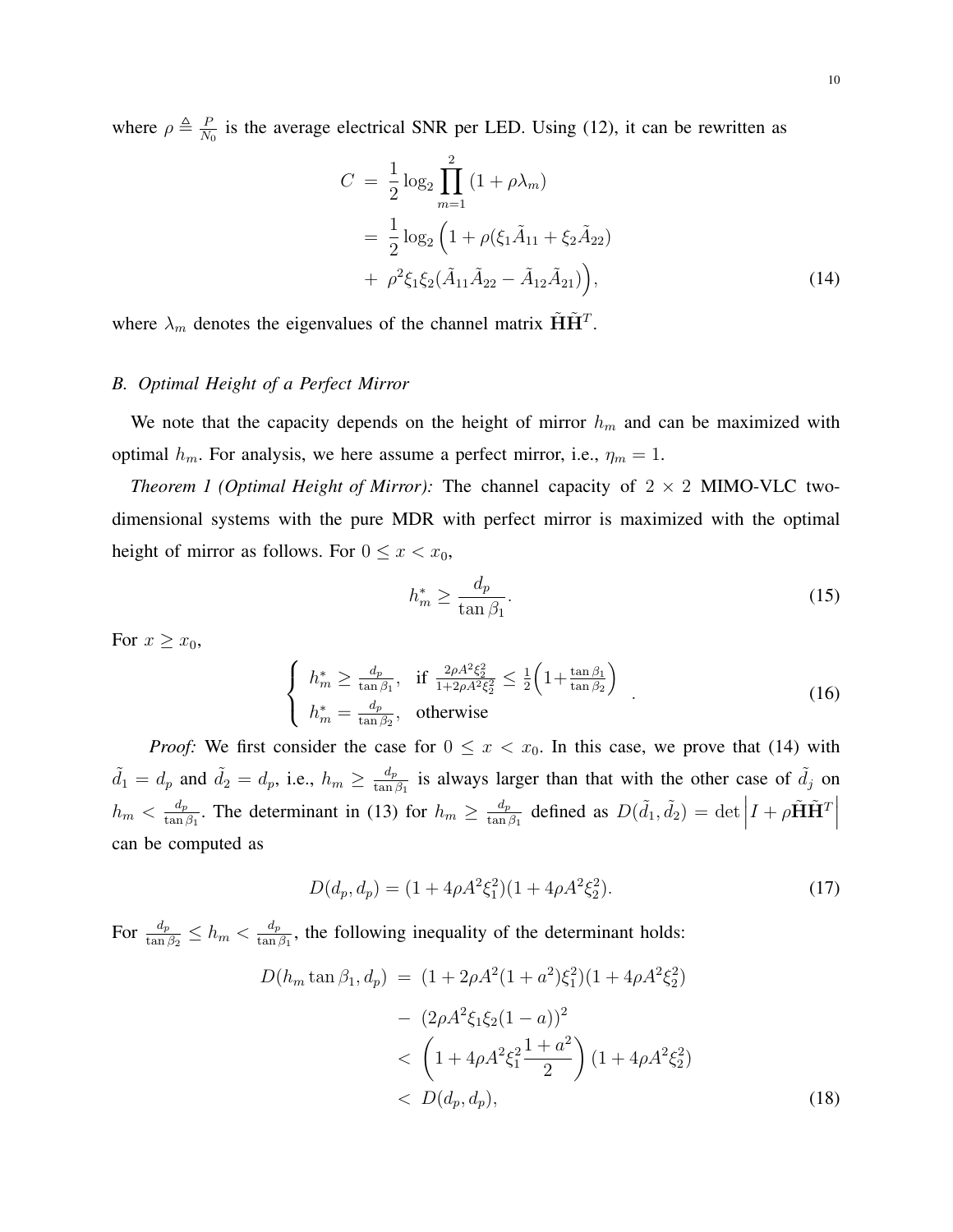where we define  $a = \frac{h_m \tan \beta_1}{d}$  $\frac{\tan \beta_1}{d_p}$  for  $\frac{\tan \beta_1}{\tan \beta_2} \le a < 1$  in this range. Similarly, for  $0 \le h_m < \frac{d_p}{\tan \beta_1}$  $\frac{a_p}{\tan\beta_2}$ , we can see the following inequality holding:

$$
D(h_m \tan \beta_1, h_m \tan \beta_2)
$$
  
=  $\left(1 + 4\rho A^2 \xi_1^2 \frac{1 + a^2}{2}\right) \left(1 + 4\rho A^2 \xi_2^2 \frac{1 + b^2}{2}\right)$   
-  $(2\rho A^2 \xi_1 \xi_2 (1 - ab))^2$   
<  $D(d_p, d_p)$ , (19)

where we define  $b = \frac{h_m \tan \beta_2}{d_a}$  $\frac{\tan \beta_2}{d_p}$  for  $0 \le a \le b < 1$  in this range. Therefore, in order to maximize the capacity, the optimal  $h_m$  is set to  $h_m^* \geq \max\left(\frac{d_p}{\tan p}\right)$  $\frac{d_p}{\tan \beta_1}, \frac{d_p}{\tan \beta_2}$  $\tan \beta_2$  $=$  $\frac{d_p}{tan}$  $\frac{d_p}{\tan \beta_1}$  so that  $\tilde{d}_1 = d_p$  and  $d_2 = d_p.$ 

We now consider the case for  $x \geq x_0$ . For  $h_m \geq \frac{d_p}{\tan \theta}$  $\frac{a_p}{\tan \beta_1}$ , the determinant can be calculated as  $D(d_p, d_p) = 1 + 4\rho A^2(\xi_1^2 + \xi_2^2)$ . For  $\frac{d_p}{\tan \beta_2} \le h_m < \frac{d_p}{\tan \beta_1}$  $\frac{a_p}{\tan \beta_1}$ , the determinant is given by

$$
D(h_m \tan \beta_1, d_p) = 1 + 2\rho A^2 (1 + a^2) \xi_1^2 + 4\rho A^2 \xi_2^2
$$
  
+ 
$$
(2\rho A^2 \xi_1 \xi_2 (1 - a))^2.
$$
 (20)

We note that  $D(h_m \tan \beta_1, d_p) = D(d_p, d_p)$  for  $a = 1$ . (20) is a convex quadratic function in a variable *a*. Therefore, the determinant in (20) is maximized at the end of range, i.e.,  $\max_a D(h_m \tan \beta_1, d_p) = \max(D(h_m \tan \beta_1, d_p)|_{a = \frac{\tan \beta_1}{\tan \beta_2}}, D(h_m \tan \beta_1, d_p)|_{a = 1})$ . The *a*-coordinate of vertex in this function is  $a_v = \frac{2\rho A^2 \xi_2^2}{1 + 2\rho A^2 \xi_2^2}$  which ranges in (0, 1). (20) becomes larger as the variable *a* becomes far away from the *a*-coordinate of vertex. Therefore, the following inequality holds:

$$
D\left(h_m \tan \beta_1, d_p\right)|_{a=\frac{\tan \beta_1}{\tan \beta_2}} \geq D(d_p, d_p) \text{ if } a_v \geq \frac{1}{2}\left(1+\frac{\tan \beta_1}{\tan \beta_2}\right),
$$

while  $D(h_m \tan \beta_1, d_p)|_{a=\frac{\tan \beta_1}{\tan \beta_2}} < D(d_p, d_p)$ , otherwise. For  $0 \le h_m < \frac{d_p}{\tan \beta_1}$  $\frac{a_p}{\tan \beta_2}$ , the determinant in this range is bounded by

$$
D(h_m \tan \beta_1, h_m \tan \beta_2)
$$
  
= 1 + 2\rho A^2 (1 + a^2) \xi\_1^2 + 2\rho A^2 (1 + b^2) \xi\_2^2  
+ (2\rho A^2 \xi\_1 \xi\_2 (b - a))^2  
< 1 + 2\rho A^2 (1 + a^2) \xi\_1^2 + 4\rho A^2 \xi\_2^2 + (2\rho A^2 \xi\_1 \xi\_2 (1 - a))^2  
< D (h\_m \tan \beta\_1, d\_p) |\_{a = \frac{\tan \beta\_1}{\tan \beta\_2}}. (21)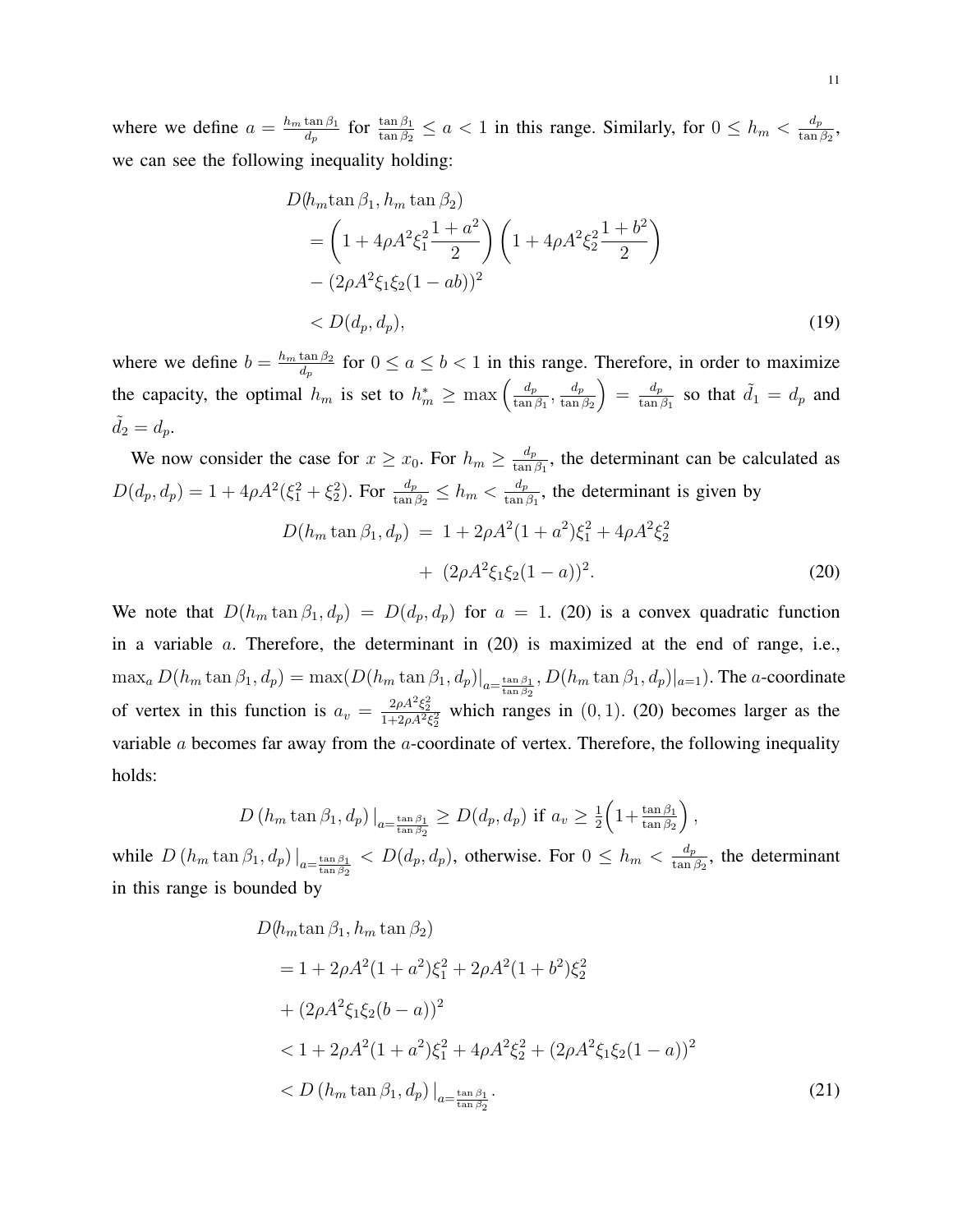Finally, we can see the optimal  $h_m^* = \frac{d_p}{\tan p}$  $\frac{d_p}{\tan \beta_2}$  or  $h^*_m \geq \frac{d_p}{\tan \beta_2}$  $\frac{a_p}{\tan \beta_1}$  under the condition on the vertex described above.  $\blacksquare$ 

For  $0 \leq x < x_0$ , the capacity is maximized when the non-diagonal elements in the channel matrix become zero. In other words, the capacity is maximized if the light radiated from the *j*-th LED is perfectly blocked at the *i*-th PD, while exploiting its reflective intensity signals to enhance the received power at the *j*-th PD, and vice versa. We also note that the minimum optimal height of mirror is dependent on the incident angle of light from the first LED  $\beta_1$  which varies on the receiver position in the range. At  $x = 0$ ,  $\beta_1$  is the largest in the range of  $0 \le x < x_0$ and optimal  $h_m$  can be minimized, which means that the optimal pure MDR can be implemented practically. On the other hand, as the receiver position becomes close at  $(x_0, 0)$ ,  $\beta_1$  approaches zero and therefore optimal *h<sup>m</sup>* approaches infinity, which means that it is practically impossible to implement the optimal pure MDR due to the limitation of receiver size.

For  $x \geq x_0$ , the channel capacity under the optimal height of mirror depends on the condition that is related to  $\rho$ , *A* and  $\beta_j$  for  $j = 1, 2$ . For the fixed transmitter/receiver position, when  $h_m^* \geq \frac{d_p}{\tan \rho}$  $\frac{d_p}{\tan \beta_1}$ , the channel matrix is a rank-1 matrix, while the channel matrix with  $h_m^* = \frac{d_p}{\tan \beta_1}$  $\tan \beta_2$ is the rank-two matrix. Therefore, the transmission mode can be changed as follows.

*Corollary 1.1:* For fixed transmitter and receiver position under  $x \geq x_0$ , the multiplexing scheme is the optimal transmission mode to achieve the channel capacity in high SNR regime, while the beamforming scheme is the optimal one in the low SNR regime.

#### V. NUMERICAL RESULTS

In our performance evaluation, we consider the system model in Fig.1 by using the following parameters given in Table II below. We note here that we utilize the mirror with fixed height because it is not optimal at each receiver position but practical to implement adaptively for user mobility and location. In addition, excepting the parameters for the mirror, we use the similar system parameters that the ones used in the simulation in [6], [7]. For comparison, we consider other MIMO-VLC non-imaging receivers, i.e., spatially-separated receiver (SSR), line-blocked receiver (LBR), and angle diversity receiver (ADR). Typical system parameters for LEDs and PDs are the same as mentioned in Table II. The separation between two PDs in SSR is defined as  $x_s = 10$  cm and we assume that two PDs at SSR are located at the points  $\left(x \pm \frac{x_s}{2}\right)$  $\frac{c_s}{2}$ , 0). For LBR, it is assumed that the specific links from the *i*-th LED to *j*-th PD for  $i \neq j$  are perfectly blocked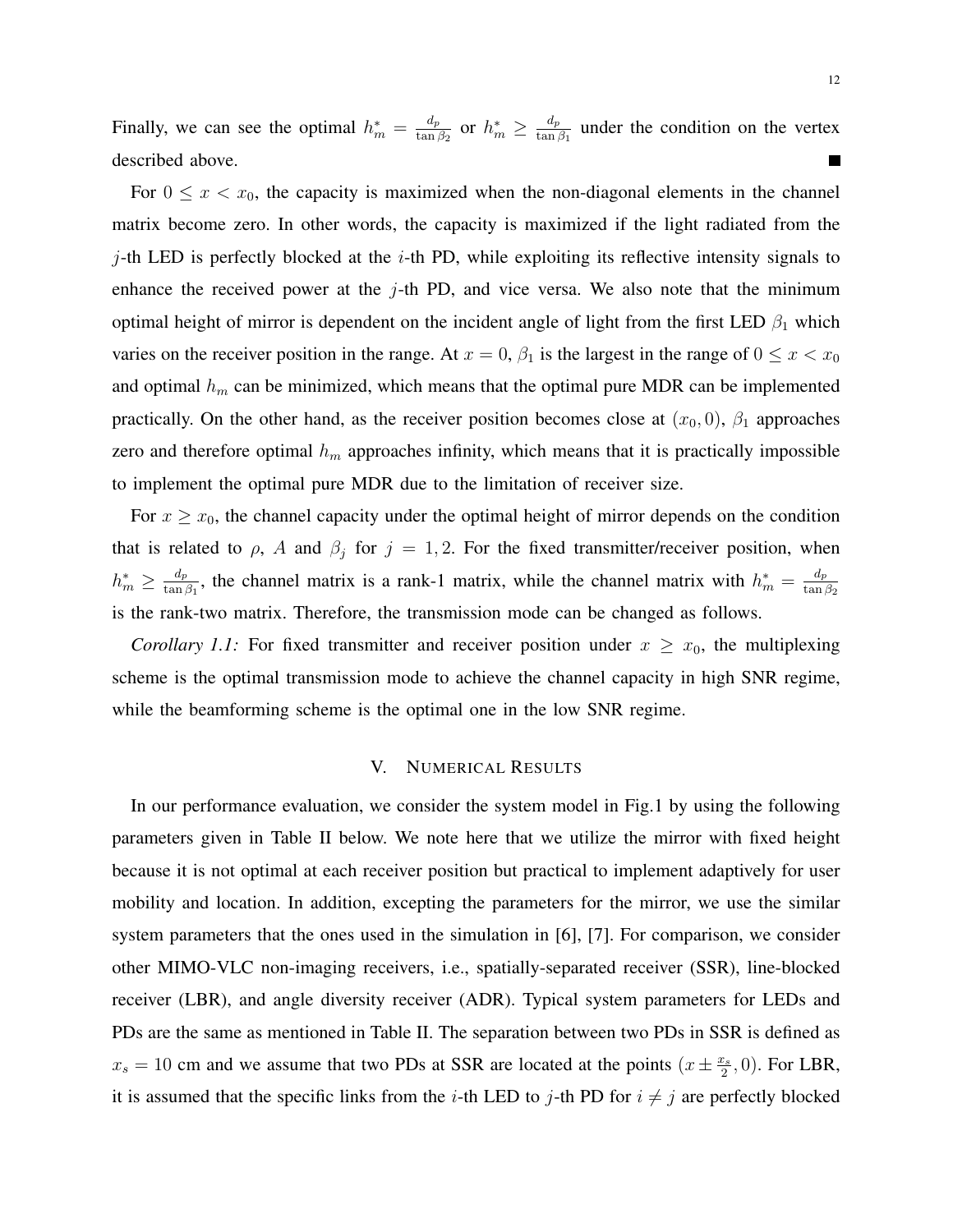|            | <b>Parameters</b>                                          | <b>Values</b>                         |  |  |
|------------|------------------------------------------------------------|---------------------------------------|--|--|
| LED        | Location at $(x_0, y_0)$ and $(-x_0, y_0)$                 | $(2,3)$ and $(-2,3)$ <sup>†</sup>     |  |  |
|            | Direction vector of irradiation in center $(\mathbf{t}_i)$ | $[0 - 1]^{T}$                         |  |  |
|            | Semi-angle at a half power $(\Phi_{1/2})$                  | $60^{\circ}$                          |  |  |
|            | Lambertian emission order $(m)$                            |                                       |  |  |
| <b>MDR</b> | Location at $(x, 0)$                                       | $x=0$ to $x=3$                        |  |  |
|            | Direction vector of PD orientation $(\mathbf{r}_j)$        | $[0\;1]^T$                            |  |  |
|            | Receiver field-of-view (FoV)                               | $180^\circ$                           |  |  |
|            | FoV coefficient $(k)$                                      | 1                                     |  |  |
|            | Active area of PD $(A)$                                    | 1 cm <sup>2</sup>                     |  |  |
|            | Length of one side at PD plane $(d_p)$                     | 1 cm                                  |  |  |
|            | Height of mirror $(h_m)$                                   | 1 cm <sup><math>\ddagger</math></sup> |  |  |
|            | Reflection coefficient of mirror $(\eta_m)$                | $0.8^{\ddagger}$                      |  |  |

TABLE II. SYSTEM PARAMETERS FOR SIMULATION

*†*The unit of distance is meter (m).

*‡*Unless otherwise stated.

to make the channel matrix uncorrelated. Thus, we here assume that non-diagonal elements of channel matrix at LBR are zero, i.e.,  $h_{ji} = 0$  for all  $i \neq j$ . For ADR, it is required to find the optimal angle of PD orientation which we numerically obtain to maximize the channel capacity for each receiver position as in [7].

Fig. 2 illustrates the channel capacity of 2*×*2 MIMO-VLC system with various receivers with respect to the receiver position for different SNRs. Due to the small size of active area in PD, the channel gains  $\tilde{h}_{ji}$  (or  $h_{ji}$ ) in the system are nearly around 60 dB, which means that  $\rho$  should be at least 120 dB for reasonable performance.<sup>4</sup> Therefore, we consider three scenarios with  $\rho = 120, 140,$  and 160 dB. We show from this figure that the proposed MDR outperforms the existing advanced receivers at all the receiver position and SNR of interest. We can see that the constructive effect on the channel gain by receiving the reflective light can further improve the system performance unlike the other receivers only utilizing the destructive effect on the channel gain by blocking the link. For  $\rho = 120$  dB which means low received SNR, the performance gap among our proposed MDR and the other receivers is smaller than that in high received SNR regime with  $\rho = 160$  dB. We also note that our proposed MDR provides better performance even though we do not use the mirror with optimal height but with fixed height.

 $4$ We note that this operating SNR range is almost the same as [7], [8].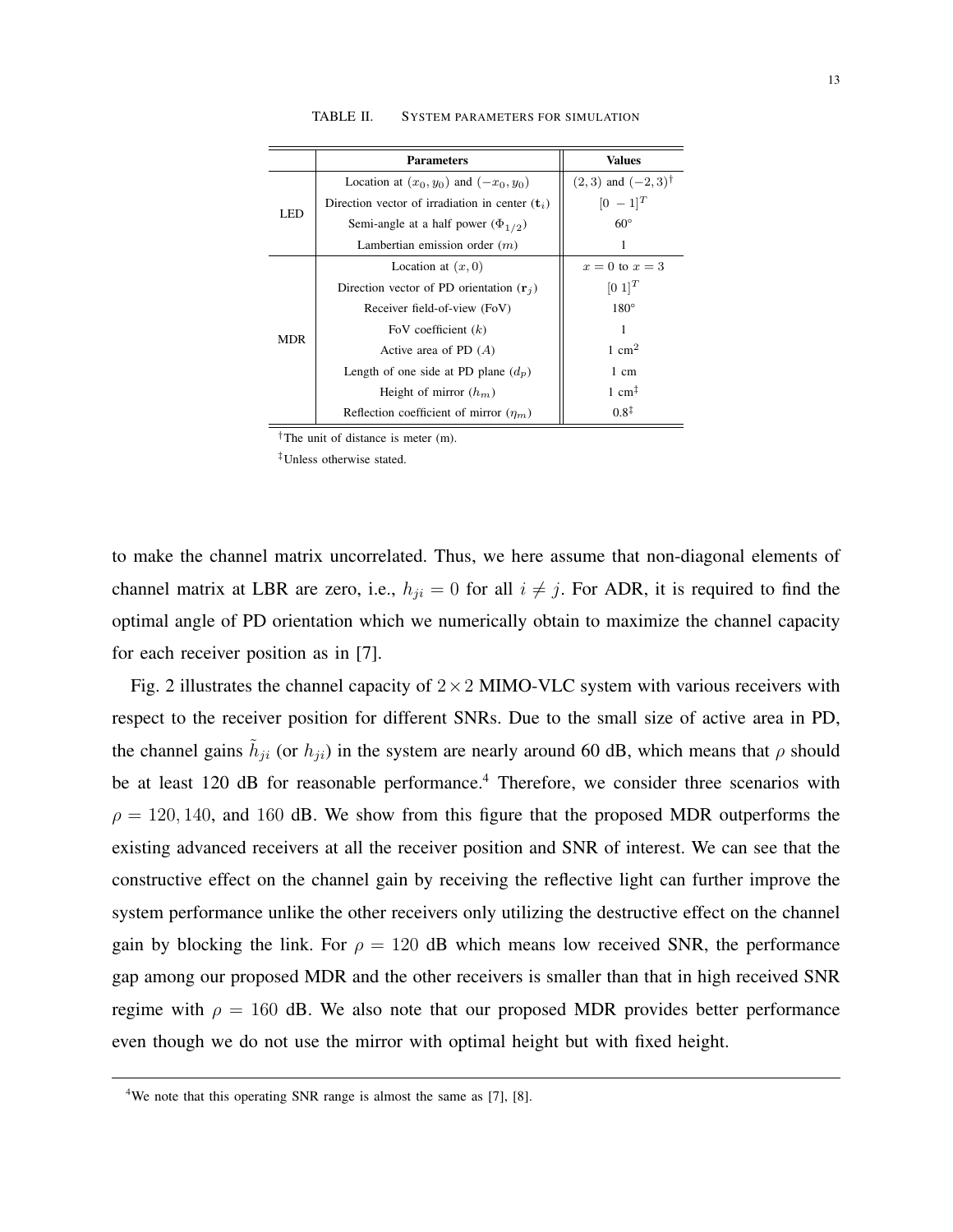

Fig. 2. Channel capacity as a function of the receiver position in SSR, LBR, ADR, and the proposed MDR for different SNRs.

In Fig. 3, we present the channel capacity of the proposed MDR with respect to the height of perfect mirror  $h_m$  at different receiver positions,  $x = 1$  and  $x = 3$ . For the arbitrarily chosen SNRs, Fig. 3 verifies the validity of Theorem 1 describing the optimal height of perfect mirror. We also see that the optimal height of perfect mirror in high receive SNR regime is only 6 mm which is smaller than  $d_p$ . It means that the optimal pure MDR can be compactly implemented. Moreover, we note that there exists the trade-off between the system performance and the implementation cost (height of mirror) when  $x < x_0$ .

#### VI. CONCLUSIONS AND FUTURE WORKS

In this paper, we proposed a new non-imaging receiver structure utilizing both-side mirror in order to enhance the system performance by interfering the reception of the light in one specific link as well as by enhancing the reception of light in another specific link. Our proposed MDR can further provide lower correlation of channel matrix while enhancing the channel gain itself. We analyzed and verified our proposed MDR for a two-dimensional  $2 \times 2$  MIMO-VLC system by comparing it with existing non-imaging receivers. Finally, we found the optimal height of perfect mirror maximizing the channel capacity of MIMO-VLC system utilizing our proposed MDR. Although we consider the specific MIMO-VLC system in two-dimensional geometric model, we note that our numerical results is enough to prove that the proposed MDR is the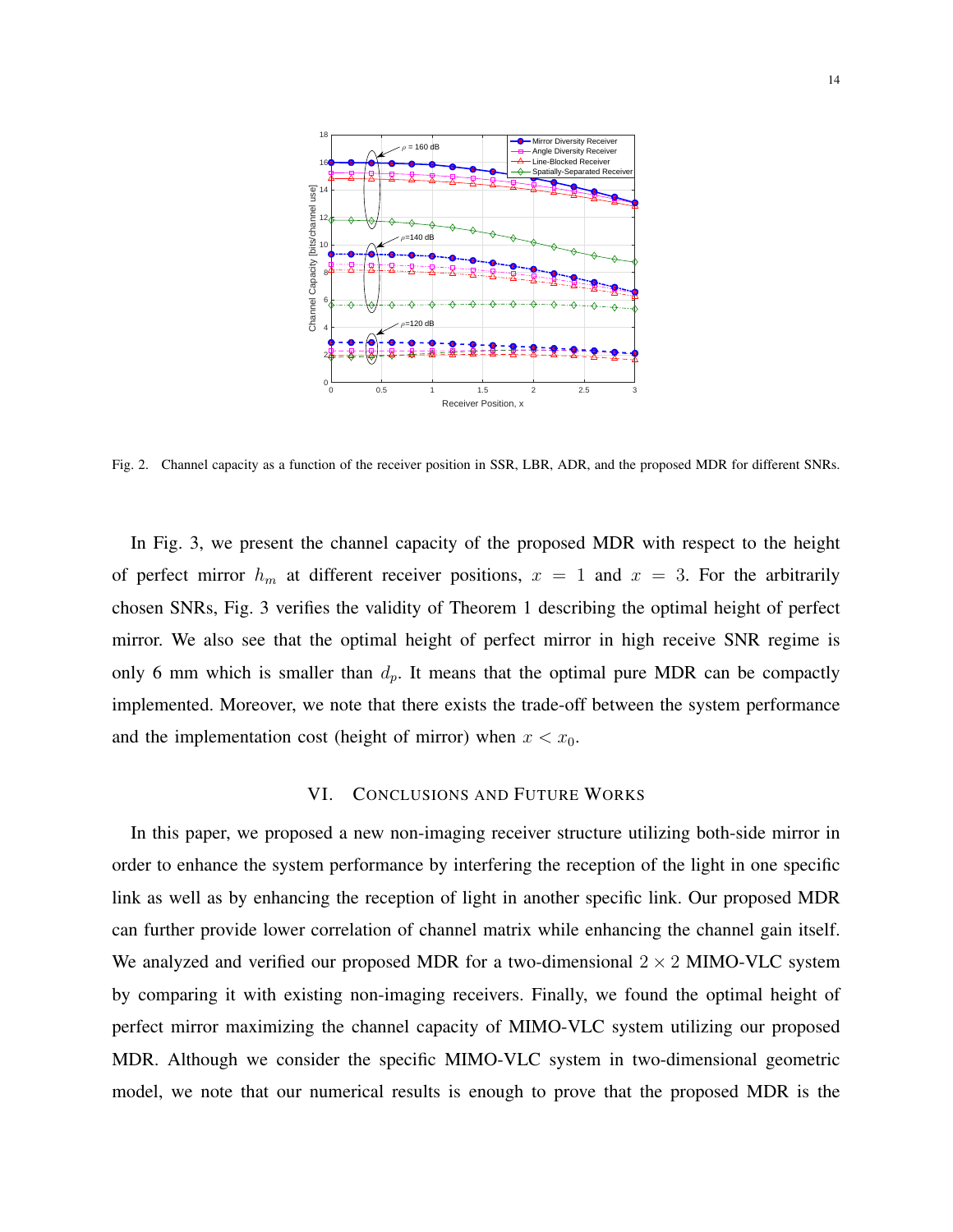

Fig. 3. Channel capacity of the proposed MDR as a function of height of perfect mirror at the receiver positions,  $x = 1$  and  $x = 3$ , for different SNRs.

promising technique to improve the system performance.

In order to generalize our proposed MDR with multiple PDs, we can arrange our proposed MDR isotropically to obtain the directivity and place both-side mirrors in the middle of multiple PDs. In Fig. 4, we show the example for the proposed MDR structure with four and six PDs. Fig. 4a and 4b show the case of extension to 2-dimensional MDR structure by using four PDs and installing the both-side mirror on both coordinates. In Fig. 4c and Fig. 4d, we utilize the design of receiver structure which is used to provide directivity in [7], [8]. This receiver geometry allows us to easily generalize the receiver structure with arbitrary number of PDs. We can install the one-side mirror inside of each PD in order to make directivity. The analysis on the channel matrix and system performance in the general MDR model will be our future work.

Finally, we also note that our proposed MDR can be applied to various scenarios although we here consider indoor VLC scenario. For instance, the proposed MDR might improve the system performance of multi-user detection in multiple access (MAC) free space optical MIMO channels and underwater wireless optical MIMO channels. In order to achieve better performance, our proposed MDR can be easily combined with the other previous receivers without modification.